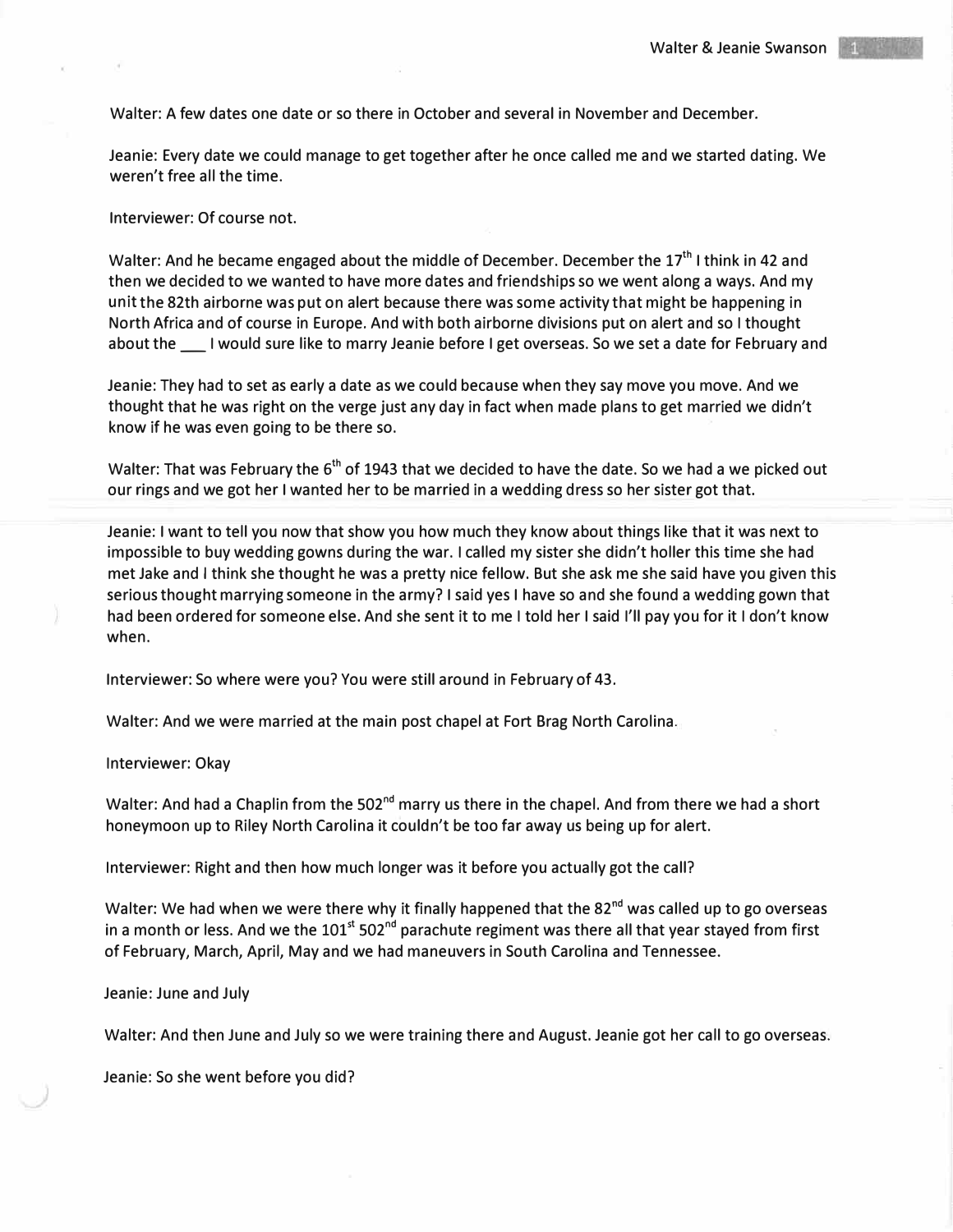Interviewer: Where did you where were you shipped out to?

Jeanie: To England

Interviewer: To England

Jeanie: General Hospital is generally set some distance from the front line and so it was England.

Interviewer: Okay

Jeanie: But I left him instead of him leaving me.

Interviewer: Which was probably what you that was going to happen all along him leaving you.

Jeanie: I thought he was going to be gone that's the reason why we hurried things up.

Interviewer: You could have taken your time. When did you finally get I mean where did you go at that point?

Walter: We got alerted after she had already moved out with the 60<sup>th</sup> general hospital the later part of August I think it was. And then our unit was finally put on alert to actually move out later that month or the first part of September. And we moved she went up to Camp Shanks which is a deportation port first and then they had some change of plans. Bu then the  $101<sup>st</sup>$  airborne division the second regiment was moved to Camp Shanks to get ready to move overseas. And we moved out from Camp Shanks onto the boats that would take us over in convoys and that was it was about the middle of September. The date the  $17<sup>th</sup>$  always seemed to stick in my mind we loaded on the boat and got ready to got put into the convoy that was going to go overseas and we left New York about that time the  $17<sup>th</sup>$  of September 43. And so we was put out in the convoy and was loaded on a British ship called a strap \_\_\_ and it had just come back from a long trip to the Aleutian Islands and back and they was heading back to England again so that's why they picked us up. Some troops up from New York Harbor and started out on a convoy to go over we got out about six days and they had trouble with the motor or some power of the \_ ship the British. And so we couldn't maneuver very good so they sent us back to New Finland to get the power system fixed up so they could go ahead back out. And in doing that why they got it fixed in two or three days but then the pilot you know each harbor had a person that was supposed to pilot the ship out of the harbor to the proper channel that that pilot knows. And we got when he went around he didn't turn the ship right either because of the weight that was on the ship all the troops and the equipment. But anyway the side of the ship hit the edge of the channel and ripped a whole slash in the side of the boat so they had a lot of water rush in.

Jeanie: Now this is before they even get overseas.

Walter: We just went out into the harbor in New Finland there and they turned around they sent out ever depth chargers so if there were any German submarines out there. So we came back in to the New Finland Harbor and unloaded and onto another ship there actually the ship hadn't got there yet. They unloaded all of that into the barracks that happened to be around New Finland and we did training there mainly hiking and keeping in condition until the ship came back and it happened to be a Swedish ship that had been in the first convoy we started out with. It went over and come back and it got settled in the harbor there in New Finland for 502th and we loaded back on it then we had to go back down to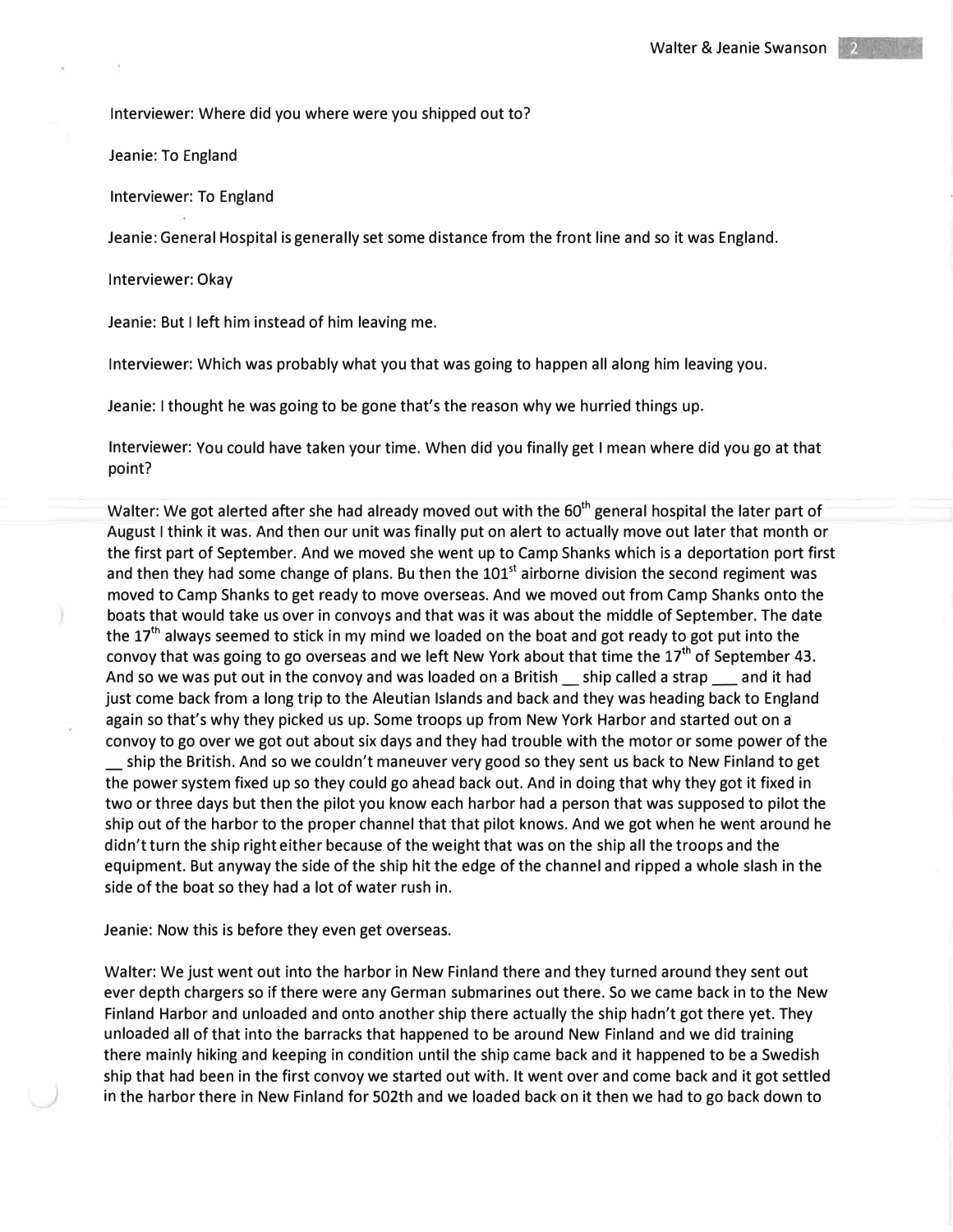Nova Scotia for it to get resupplied with food and power and whatever necessary. And so we started out in this Swedish ship and the difference was night and day in the English fish food the Swedish American food. And so we finally got started out on the convoy and it finally ended up it took us 42 days to get across.

Interviewer: Do you know what the average time was to get across? I mean 42 days to me seems like a lot.

Walter: Well I would say about two weeks or so. But Jeanie had a better one.

Jeanie: You tell him my experience.

Walter: You tell him.

Jeanie: No you tell him.

Walter: After she was there at Camp Shanks and sent up to Port Devens Massachusetts did some training and wait for the proper time to go over. Why she got brought back down out of Boston wasn't it you went out of Boston?

Jeanie: No oh Jake you disturbed my memory. It was Fort Devens.

Walter: Fort Devens and so she got on the Queen Elizabeth at Fort Devens and started out on a convoy or started out on a ship to go to England and of course it was not in convoy because it moved fast enough as I understand they had five minute intervals of changing directions and these U-boats cannot set there guns on a ship.

Interviewer: Right

Jeanie: Now I checked into that some of those people on that ship that knew about those things I said well we don't have anybody escorting us. And as soon as we got well out of the harbor just really out there in the ocean we didn't have any \_\_ flying overhead we didn't have any planes. So I asked them I said where is our escort and he told me he said well we don't need an escort. We change directions ever five minutes and submarines can't keep up with that can't change them that fast.

Walter: Can't set their sites in time.

Jeanie: We had I guess as good a voyage going overseas as you can in a big ship like that. But I'll tell you now it was an English ship and it at the end of the ballroom, this impressed me that's why I've remembered it all this time. It had a scene from the Canterbury Tales typically English they covered the whole end of the wall that was made out of pieces of wood. You know it was a true picture and very impressive and I thought that was just wonderful. But I have never been so sick I wasn't sick for about the first three days but then was so sick the last part when we finally got to England and we could unload I promise you I kissed the ground when I got off there.

Interviewer: How long was the whole trip?

Jeanie: Five days it doesn't take you but 24 hours to get sick terribly sick sea sick.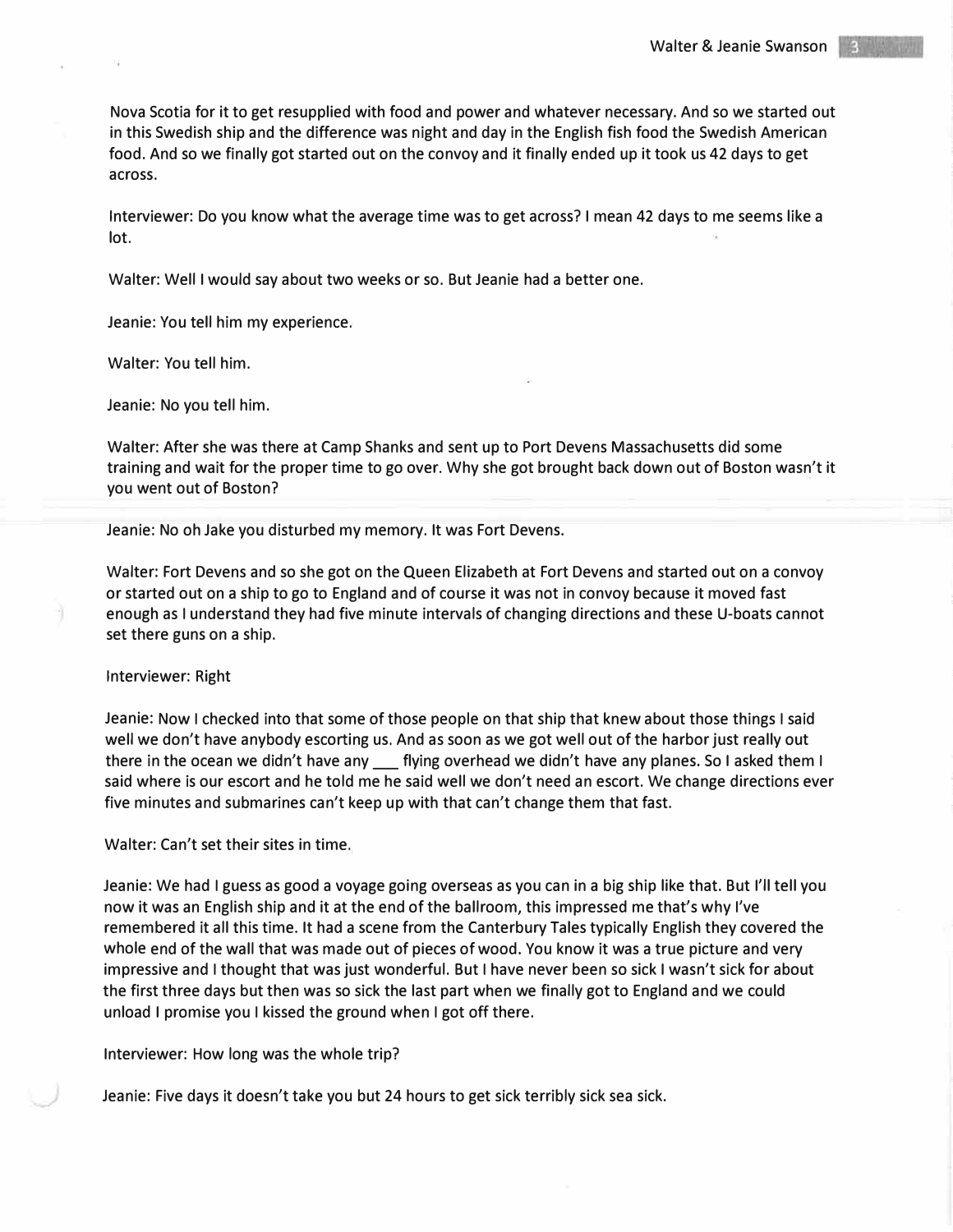Interviewer: Exactly if you guys will give me just one second I am going to switch tapes.

Walter: One day later at \_\_\_\_\_.

Jeanie: Scotland and of course we didn't know where the other was. I had had one letter from him since I knew that he had left Fort Brag. And that was all now there was other mail piling up but they didn't want people to know that some of their valuable soldiers were

Interviewer: Forty two days going over sure.

Jeanie: Yeah between the ocean and up there living in the woods and all that sort of thing. That was good information for the enemy.

Walter: That's where we were now on the British Island and she was getting settled in her hospital area and I was getting settled in the  $502<sup>nd</sup>$  regimental area for continued training for whatever come up ahead of us now. We knew we were over in Europe.

Jeanie: But we didn't know where the other was.

### Interviewer: Right

Walter: And they found of course she had a better experience I didn't know where they was at.

Jeanie: Well the first Sunday we were in England, we had been there about a week, we of course we weren't taking any patients yet we had a lot of work to do before we got to that point. We went walking one Sunday afternoon walking through a little English village that was close by and it was just a village was on either side. And we were walking along and one of the girls said looks there's the 101. And she had seen about five or six soldiers coming up on the opposite side of the street in our direction and of course they had the eagle emblem and they had the boots and they were wearing the caps. And all those girls went running they didn't know him it was just somebody from the U.S. all of them went running but me because I knew when I saw them that I would eventually get in touch with him if he was in the British Ails and I would get to see him. So one of the a corporal when one of them said well one of our nurses is married to an officer in the 101. And this corporal spoke up and he said if you want me to take him a message I'll be glad to. And so all I had in my pocketbook to spare was just a calling card so I got the calling card, I didn't write much on it. And you're not supposed to tell them exactly where you are or any information like that and so I told him wrote on it something like what a surprise. I'm in the middle of a hill isn't that what I said?

### Walter: Malvern Hills

Jeanie: Little hills that's all they were just hills Malvern. And so I told him I said we'll have to try to get together. So when I gave it to that corporal he told me he said I promise you, not I didn't ask for any promises or anything else. He said I promise you it will be delivered by midnight. Can you imagine how I felt knowing they were on the British Ails and how he felt when that fellow came to the door. Wonderful

Walter: Got the message that she was there on the island too not North Africa or Italy.

Interviewer: Right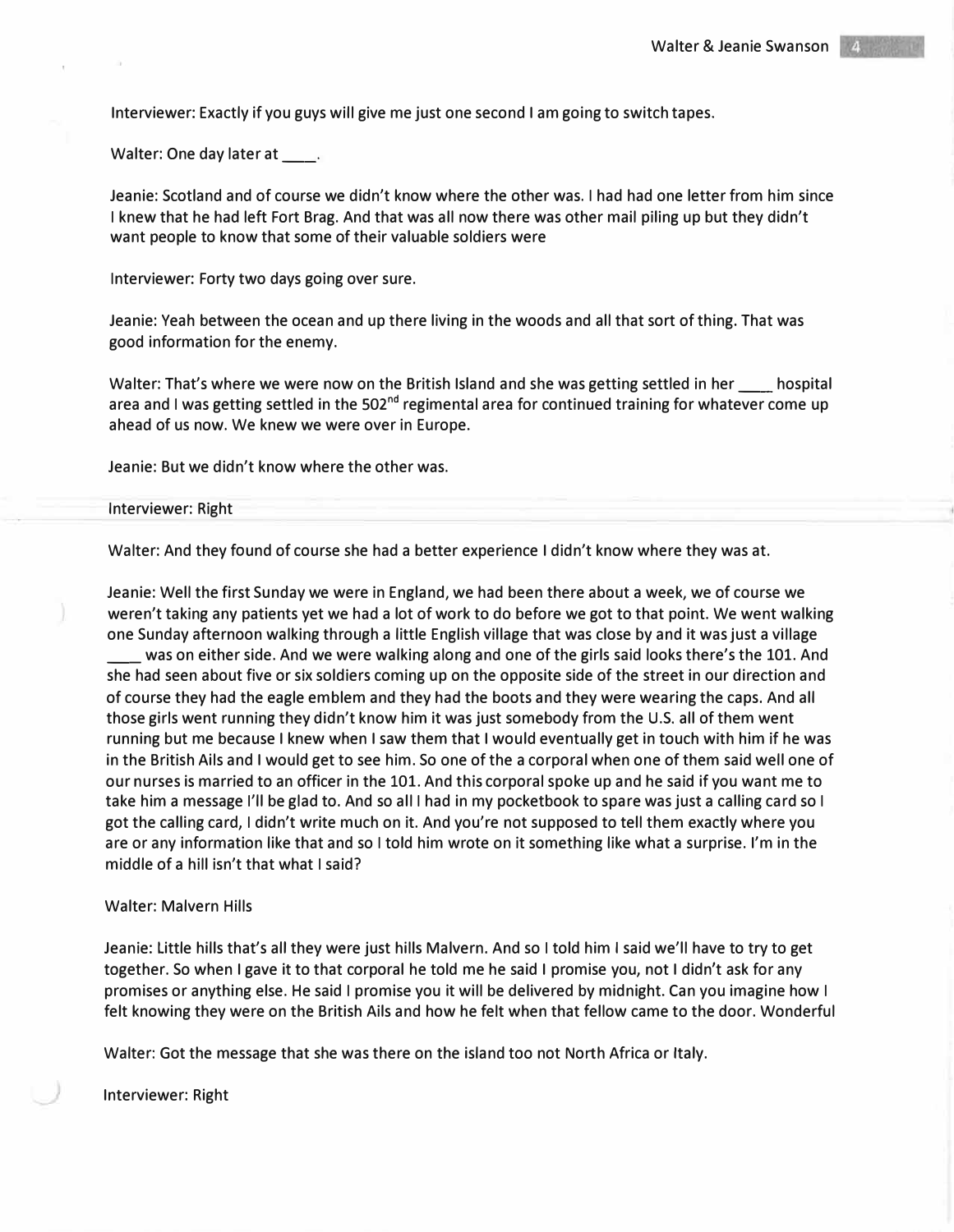Walter: Or someplace.

Interviewer: So did you guys ever get to meet each other up in the British Ails or was it just the correspondence there.

Walter: We got to meet after I got the message I located where Marlin Hills were at and so I think I got a train ride out there or something to that area and located her out there.

Jeanie: Oh that was a happy reunion I cannot tell you marvelous.

Walter: So I went out there to her unit which is in those metal huts half hut.

Jeanie: Quanza huts

Walter: Met her out there on the front of that hut there.

Jeanie: I had just come from church it was wonderful.

Interviewer: So from the English Ails where were you off to next?

Walter: From the English Ails we trained there. We stayed from that would have been see September, October last of October I got over there and she did too. While we did more training there just the basic training to be ready for combat service where I was going to be at the 502<sup>nd</sup> and the 105<sup>th</sup> airborne division. And of course she was just getting her work done there at the hospital but anyway we were training there from that last of October of 43 through May of 44. And we done the basic training of squad platoons and \_\_\_ size we'd get into battalions and regimental and finally division size so that we would have proper training. And that the higher ups the colonels and such would have proper communication between the battalions and regiments and divisions. And we had our jump training we had I think we had three or four parachute jumps over there and one night jump over there. And then we had one jump along with maneuvers that we had in the southern part of England. Something similar they tried to pick out something similar areas that we would have if we landed in Europe. Of course none of us knew where we were going to be the allied headquarters knew what territory was needed.

Interviewer: Right did you were you receiving news or did you know how the war was going in Europe I mean how things were progressing?

Walter: Yeah we knew that German troops were still progressing around that area and that they had troops the Germans had been being defeated down there in North Africa. And that the 82<sup>nd</sup> had part of the 82<sup>nd</sup> had jumped down in part of North Africa and also in Sicily. And of course the German forces were being pushed back and so we knew all of that and we knew that Russia had been having a hard time over there with German troops reneging on their commitment to not fight Russians.

Interviewer: The allies' right.

Walter: And so we leaned then that the Germans were still pushing the Russians back pretty good. And of course all of this was taking place and we knew about that and we kept up with it I did anyway. And the Russians were getting some relief from the western part of Europe and that's where and that's what the different high level meetings of Stalin and Churchill and \_\_\_ took place.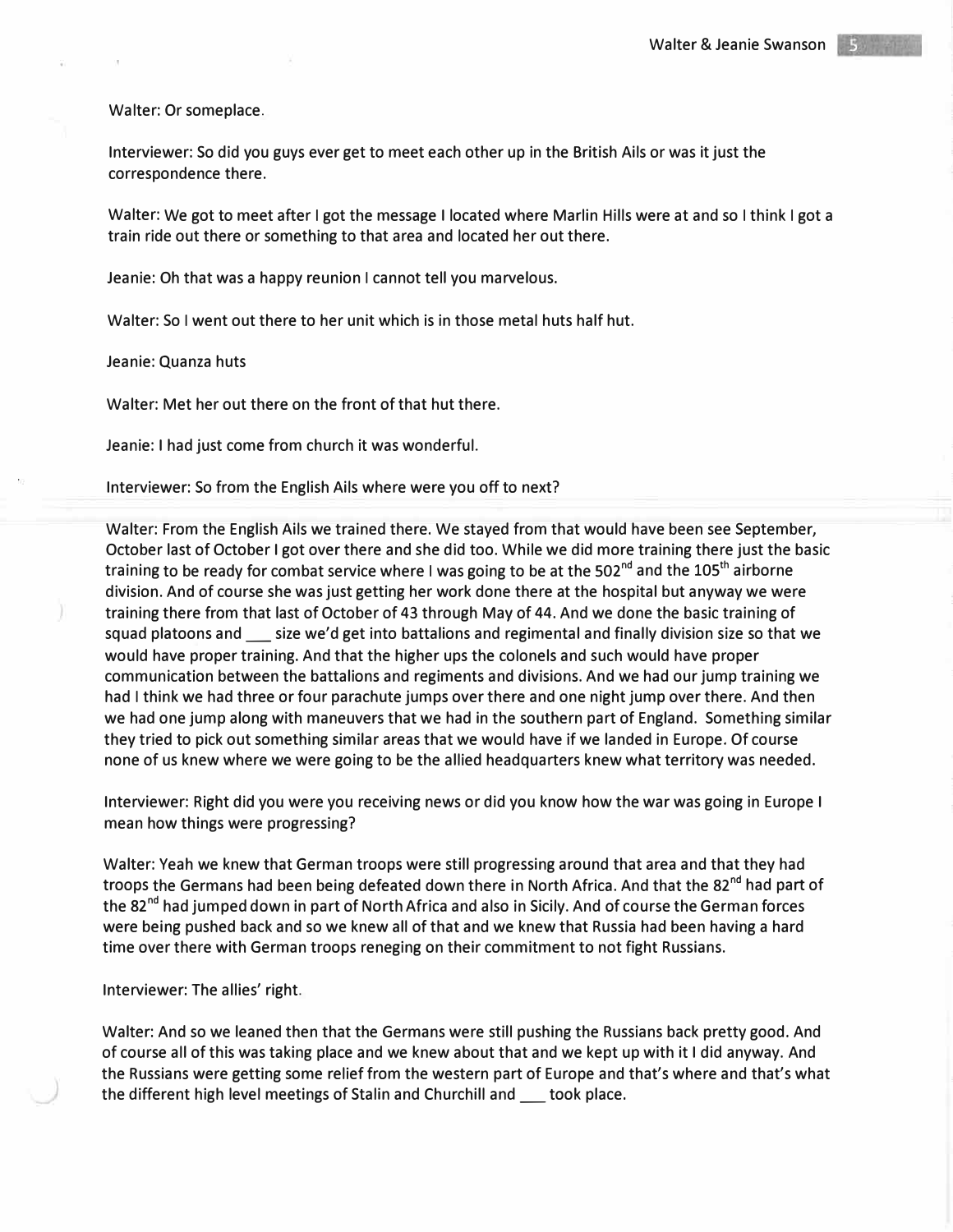Interviewer: What was the mood when you in the training you were going through? Were you guys ready to go or were you just kind of like oh wait and see how it goes what was the thought process?

Walter: No I would say we were trained right from the beginning I would say we were very serious if we were going to be in any kind of combat situation we better know the details and how effective we were going to be. And we had to know we had no idea where we were going to be we left that up to the powers that be.

Interviewer: Powers that be. Did you have any contact with your family back home your mother and father?

Walter: Yeah we had letters written back and forth. And as my mother wrote and of course Jeanie she almost wrote a letter a day I had a whole pack of them.

Interviewer: That's always nice though.

Walter: And had a mail call I would always have two or three letters unless we had one every day. But I would get several and the thing that was always very helpful I did get letters from Jeanie all the time. And I got them from mother and dad mother wrote most letters. And I'd get a letter every now and then from my oldest brother he was in the oil drilling business for crude oil. And he had been in Venezuela and other places around there so he had sort of a war time responsible job he was not called up to the service. And my brother Jerald just alder by two years he was called up in January of 42 and he was in has basic Marine training in California and he was shipped out to what they call New Caledonia Islands to get some more basic training. And so he was in the South Pacific the whole time.

Interviewer: Okay when you got done training in \_\_\_\_ the next advance if you will tell me a little about where you went after your training ended.

Walter: Basic training we were just doing this all the time and then night jumps we got near say in April or May I don't know whether that night jump was in the first part of May or what. But anyway we were training down there in the southern part. And we had battalion size regimental size then we had division size maneuvers and then we had demonstrations out in front of the Churchill and other people who were dignitaries. We had these big parachute jumps for demonstration purposes and so we were still training all the time just like that and not knowing where it would be but I'm sure the company commander and the battalion commander knew about what the territory or the terrain looked like. I don't know that too many knew the location where we were going to be in sumenisula or Normandy area or whether we were going to be up somewhere near \_\_\_\_. Of course that was the thing that I'm sure the hierarchies knew was to keep Hitler guessing and make him think it was going to be \_\_\_\_\_. And of course the big things that helped out there as you've seen these makeshift tanks

Jeanie: I think that was so clever they made them out of rubber.

Interviewer: Anything to use as a decoy.

Jeanie: Yeah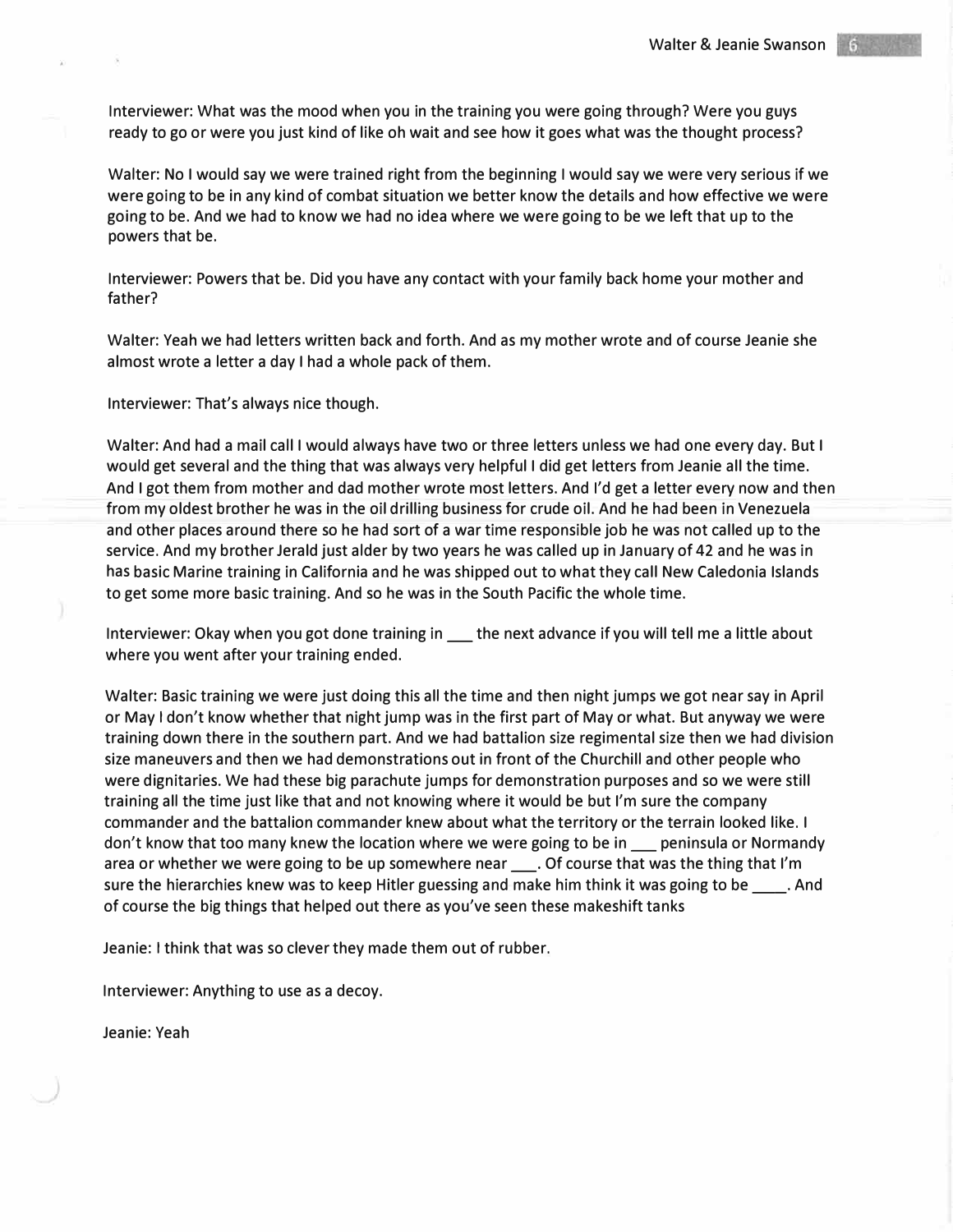Walter: And Patton was over in that area after he had been reprimanded down in Italy. He was put there in that area they say he had been reprimanded in some way but at the same time he was put there in that area near  $\_\_\_\_\cdot$ 

Jeanie: You know some of Hitler's better generals' top notch military men tried to tell him more or less a lot of these things and he just wouldn't listen.

Interviewer: He was a little oblivious and pretty wrapped up with himself but you're right he was advised at what might lay ahead. So you took part in June 6, 1944 the D-Day invasion?

# Walter: Yes

Interviewer: Please tell me something about that if you will.

Walter: Well from that action that we had been training there in England we were taken from our basic camp site to enclosures at the airports with C47s with parachute troops loaded on and gliders that they pulled being loaded. That was in the big airfields the airfields were being watched over by MPs and security. But we were taken out to this enclosure outside of (tape skips several seconds) barbed wire and entanglements in the big area. And we were trucked from our home camp to this enclosure right to the airfield and then we were in there. And of course they had to delay one day because of the weather and I'm sure that was hard thing to decide. And how much leakage would get out because by that time I'm sure most of the company commanders knew about where they were going to fly in. And we finally got loaded on the airplanes and took off from those airfields which were in the central part and southern part of England. And we went out in the south west part of England this is sort of the\_ peninsula right here and England being up here we came out here and the planes went over and crossed this way. And so this is St. Mary's\_ and Utah Beach and Omaha Beach over here. And so we the planes came this way and we dropped over here in Utah Beach we were the first battalion more or less after the Path Finders set up their radar so the pilots could come in right. The Path Finders landed here and the pilots stayed on course to drop us in the proper place and I remember jumping out of the plane about five minutes after one that morning on the 6<sup>th</sup> of June 44. And we landed pretty good near our  $\_$ site and most of the pilots got pretty well briefed you better stay on line keep the parachute troops in groups.

# Interviewer: Right

And I landed in an  $\_\_\_$  which is more or less the area that the high tide comes in and just brings water up in it. And I landed in maybe an inch or two of water all around and got there and got my chute rolled up and sort of put under cover someway. And the other men who jumped after me the officers had planned for the troops were supposed to be the first ones to jump out and the rest of the men would follow. So we rolled up our chutes and these other men that jumped after us they sort of come back on and they come back on the other troop they'd go out in a matter of seconds you'd just take two or three steps and just be right behind. So they come back on us and got several there and we heard enemy gun fire machine guns or rifle fire up here near us and on roadways or one thing or another. And then where I started going up there towards higher ground you could see it because of the nighttime or darkness you could see where the ridge was and when I took about ten or fifteen steps I dropped off into the drainage ditch filled with water. I went down over my head with all my equipment on guns and everything on. I held on to my gun and everything but back backpack and everything on. And when I got out of that drainage ditch I was groping for anything and saying dear God help me out of this.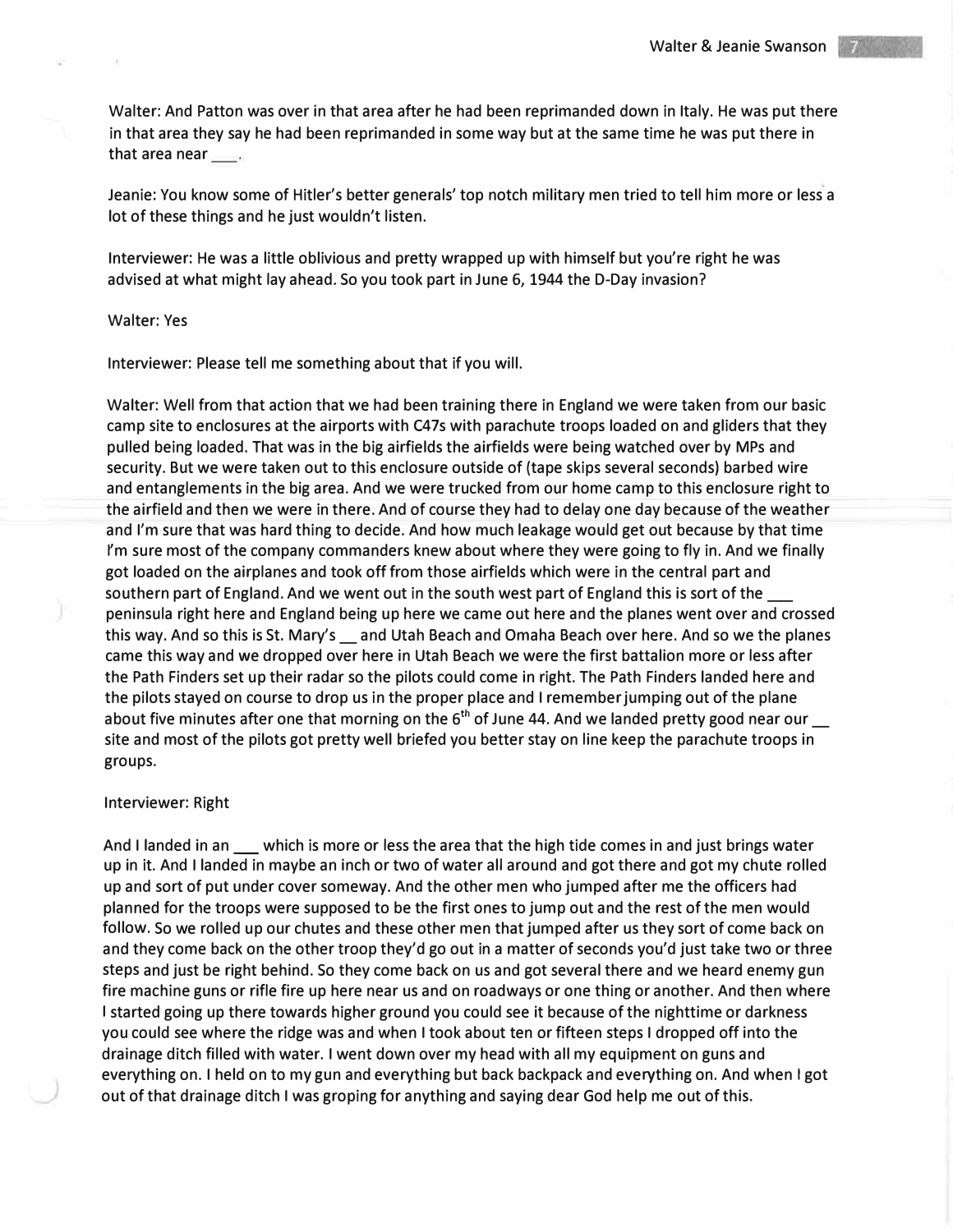Interviewer: Tell me a little bit about the fighting that was going on around it had to be pretty intense.

Walter: The fighting was not really all that much you could hear a gun over here to the left or front or side and you'd hear machine gun backfire you'd hear rifle fire. And of course that was when I got there that was some of the first ones that landed so you didn't have a big battle but you did have people that was either the Germans shooting up in the air or shooting somebody or some of our own troops maybe ran into the Germans getting shot. So we had action like that and when we got on the ground our mission was to take care of the rig metal objective was to assure that this coastal line Sherborn was here up here and England up here they had a big coastal gun here. It was supposed to be destroyed. And when somebody finally got to that they saw it was I finally saw it later on it was completely demolished the bomb the air I'd say the airline bombers had demolished that there were no guns that I could see in there. And then Company A was to go up to Fourcaville a little small village which was the right flank of Utah Beach. And the  $4^{\mathsf{tn}}$  infantry division come in we were supposed to see that that was cleared out the field they had a strong point the Germans has an entanglement of fortified positions here. And the company was supposed to be sure that was taken care of so some of the troops that had already been there before I was Captain Fitzgerald was the B Company commander and he was hit very critically by a German. They said the troops also killed the German that fired at him so then Wildered General Wildered one of our platoon leaders one of the I was the first platoon leader and he was a second and third platoon leader he was there. And when I saw them he said that Fitzgerald told him to go on and help out so Fitzgerald told him said you go ahead and do your job I'm not going to live very long with this thing and he had been hit in the chest. He didn't think he would live the medic was with him medics are either privates or corporal whatever it may be. And so Holgaurd and some of the other noncoms and officers took care of this strong point the best we could. That was by daylight and Fitzgerald with a battalion medic called Troy in Chinese and he came by and said he'd take care of Fitzgerald. And He said we'll try to save him and he commandeered a horse and a wagon cart and he got him on the cart and took him back to field hospital which is the closest saite near the front lines on the beach. And final announcement that Fitzgerald lived to fight again and it took him several months before he was back.

## Interviewer: Sure it would.

Walter: The sad thing about it after the war was over he was killed in a car wreck out driving around on some job or out driving too fast or something killed. But so we had that strong point that Company A had set up I told them if we set up any roadblocks or anything to counter act any enemy counter attack and he hadn't so I told him to set up roadblocks and two right down town this little village there was about ten or fifteen house and another one a little further up and another one still full of houses. And this one further out this Sargent Fielding a communications sergeant of our company had gone to demolition school so he knew how to set up explosive and everything like that. He set up a roadblock with five others two set up the demolishing and had one on a machine gun and another one on a bazooka and another one with an automatic weapon and they set up that roadblock. And it wasn't too long after that the Germans came down to counter attack and they when they got into that area Sergeant Fielding had set off that fuse and blew up two vehicles and a load of troops Germans troops that had come in there and more or less scattered the enemy and destroyed them. And the machine gun people and others took care of the enemy who were trying to come down there. And that scattered the enemy behind them and they ran into C Company and Headquarters Company of our regiment which was further inland and they ran into them because they were scattered by the roadblock.

Interviewer: What were your feelings when you first heard about the invasion and knowing that your husband would be taking part in it?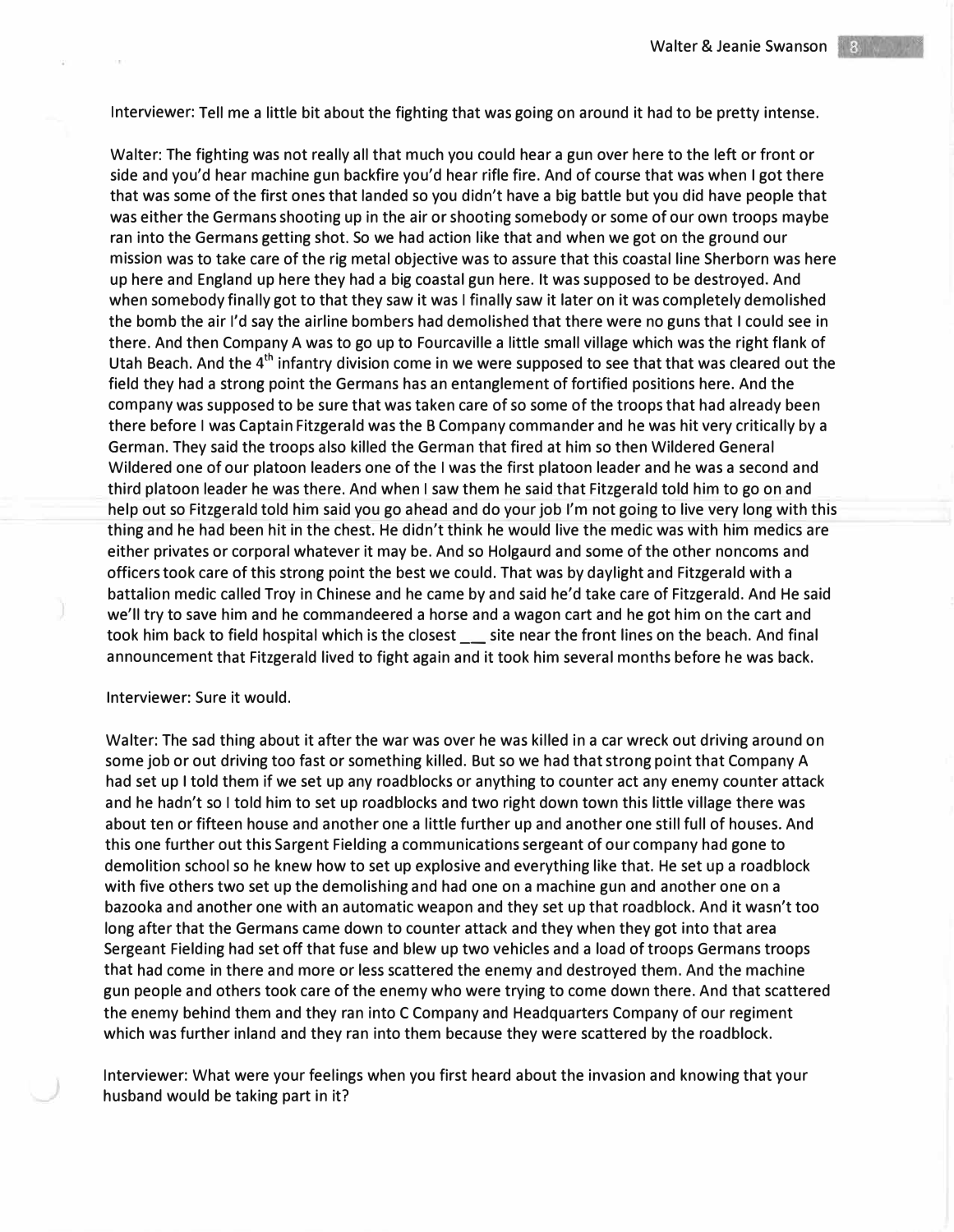# Jeanie: Now did you tell him that I had come home?

## Interviewer: No, no ma'am.

Jeanie: Okay I'll tell him. Okay I was pregnant and of course the army has no place for a pregnant nurse.

### Interviewer: Sure

Jeanie: And I left England and right I don't' know the exact date it was one or two days before then end of the month.

### Walter: May

Jeanie: And then of course D-Day was the 6<sup>th</sup> of June and I was at Howard General I flew they sent me home in a plane. And I was at Howard General Hospital and I don't know how I missed it I don't' know whether they had a TV but it was far. You could hear the siren but think now how far back that was. But the picture was just full of all kinds of everything. And I had started down the hall to the recreation room and one of the nurses said did you know the invasion has started? And that's all it took I pray a lot I do now and I did then I prayed my way through that war. And I'm laughing because I think it's funny it's just that it was so soothing and I was so worried and concerned about him. And of course being pregnant I felt like I was responsible for whatever baby was on its way. So I went back, I had a private room in fact we all had a private rooms there and I cried I cried and cried. And the one thing I just couldn't bear to them talking about the soldiers wrapping their budding in their parachutes and then when they talked about some of the things that the Germans did to the troopers. And there were a lot of them were killed just right there where they jumped and I did shed a lot of tears and I knew I couldn't handle a pregnancy that way and I certainly wasn't doing Jake any good. So I tried to concentrate on the praying and things I could say that would be soothing to all the people I knew that had someone in the service and that was involved. And as you see it worked out very very well.

Interviewer: I would say so.

Jeanie: And Jake I must say he was very good about writing. Now I wrote every day they were over there.

Interviewer: That's what he was telling me.

Jeanie: Except I think two days when the baby was born I didn't write then. Did you tell him what your mailman what your mail?

Walter: No this wasn't right at that time it was later on in the process of the war in 1 and Bastogne area when we were in Bastogne we didn't get much mail. But the mail corporal the mail men were corporals said I want to know I want to ask you a personal question. Said how do you keep your wife so satisfied way over here and you get letters five or six times a day? I said just knowing each other.

Jeanie: That was satisfying for me to write to him and share of course I was with my family and they were all very good to me. And I heard from his family quite regularly but do you know what someone stole his luggage on the way home and I have all of his letters all of them.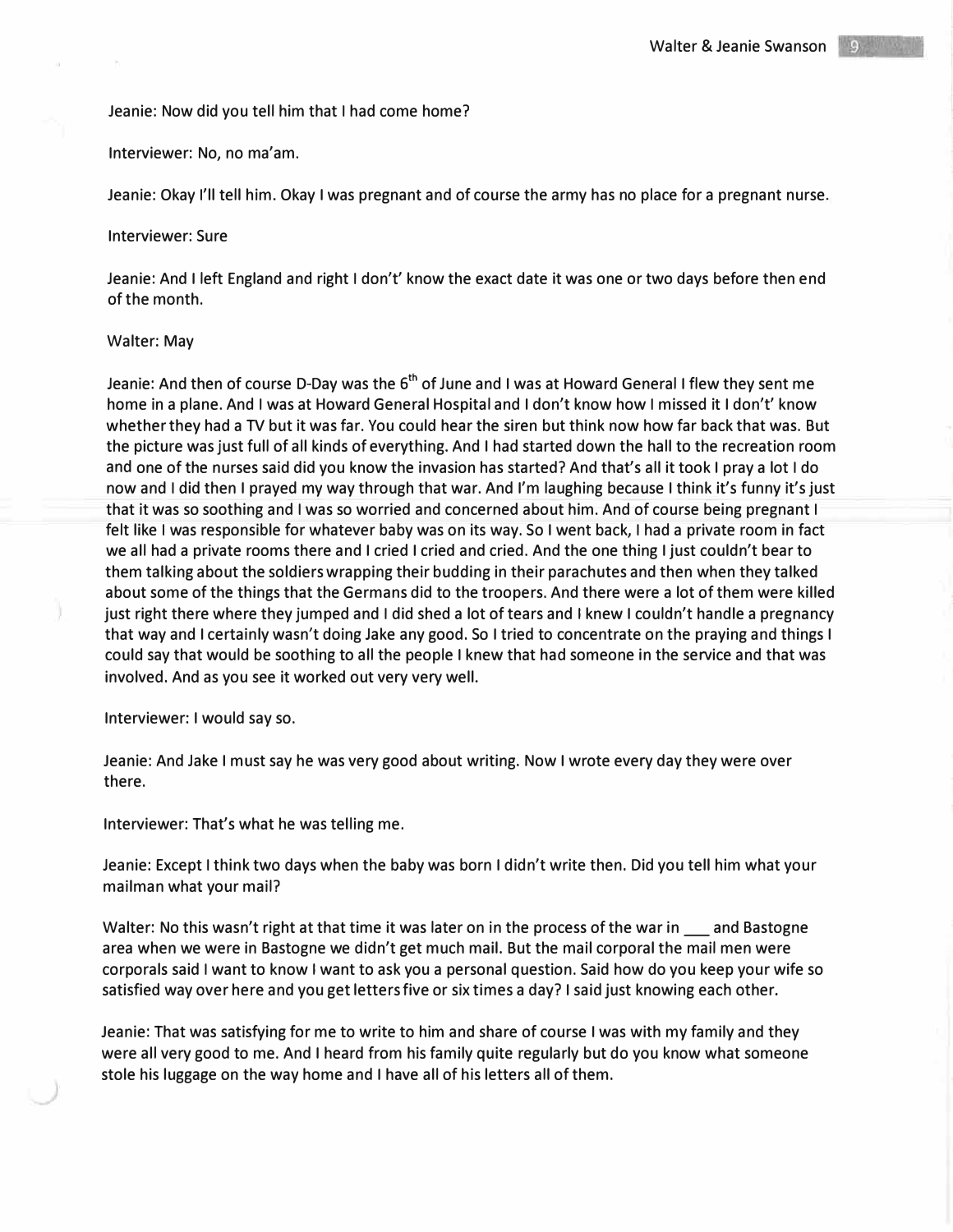Interviewer: And you don't have that's terrible.

Walter: No I had them in a footlocker.

Jeanie: There was several he had asked me long before time for Bastogne time he said one thing I would really like to have I would like for you to knit me a scarf a color that I can wear with my uniform. So I got some OD yard and I knitted him a nice long scarf that would he said it was just perfect and somebody over there has been wearing that scarf.

Walter: Had a lot of different pictures of Jeanie and had some other equipment there.

Jeanie: Of course I was so glad to have him home you know you can't dwell on things like that.

Interviewer: So lose a scarf to get your husband back I imagine. So take me after the invasion to me through your battles up through Europe and through Bastogne.

Walter: From that and roadblock situation well then we were given maybe three, four, or five hours chance to rest and of course the  $4<sup>th</sup>$  infantry divisions had come through this position now they was through ours and beyond by nightfall. And they had gone on so we wasn't so much afraid of enemy counter attacking us they counter attacked the forth infantry as they were going in.

Jeanie: Tell him what you and the what you said coming from one direction the conversation between you all when you met. The ones that came from sea and.

Walter: The 4<sup>th</sup> infantry division said one of and we said how long did it take you to get up here was what \_\_\_\_ and some of the men later on (the tape stopped and restarted). Getting the enemy out of the area in the middle part of \_\_\_ peninsula there beyond \_\_\_ and down towards Carentan and Carentan was the second largest city after St. Marion's Lease that the allied forces had freed. And we were coming back through \_\_\_\_ which is the area north of Carentan that our forces had cleared out. And Colonel Cole had been sent by the regimental commander to take a river crossing down towards Carentan to set up to make a bridge head and take Carentan. And he did that and our battalion his was the 3<sup>rd</sup> battalion ours was the 1<sup>st</sup> battalion on to follow through to that. And we had to cross this river in open areas and we blasted the Carentan front elements trying to push the Germans back. And the Germans had been rattled by successive payonet charge there at Carentan. The north west edge south west edge and they we was sent across in front of the Germans there at Carentan and was hedgerows and bowed ditches that the Germans were coming down and trying to push us back off. And that's where my company C and headquarters company had a big battle. And that's the first confrontation I was so much involved with actually to firing rifles and working with the men make sure they were out in proper place to push the enemy back. And we had what they called a cabbage patch and it had been an area where  $\_\_\_$  been growing in the hedgerows and that area of combat was rifles, machine guns, mortars all working right in there. And the Germans kept pushing us trying to push us back by putting more troops down and they just wasted a lot of men because they got down between 25, 50 feet of us. And I went out to one area trying to get some men back that got out too far and was moving around the hedgerow too much and run into Germans so they captured me. And they rifled men put me in back and with all the rifle action going on both sides decided some time in there that they should have a truce so they could take care of their wounded and casualties. And so they decided then and low and behold the Germans released me to get back so I could have an action of not going with the troops.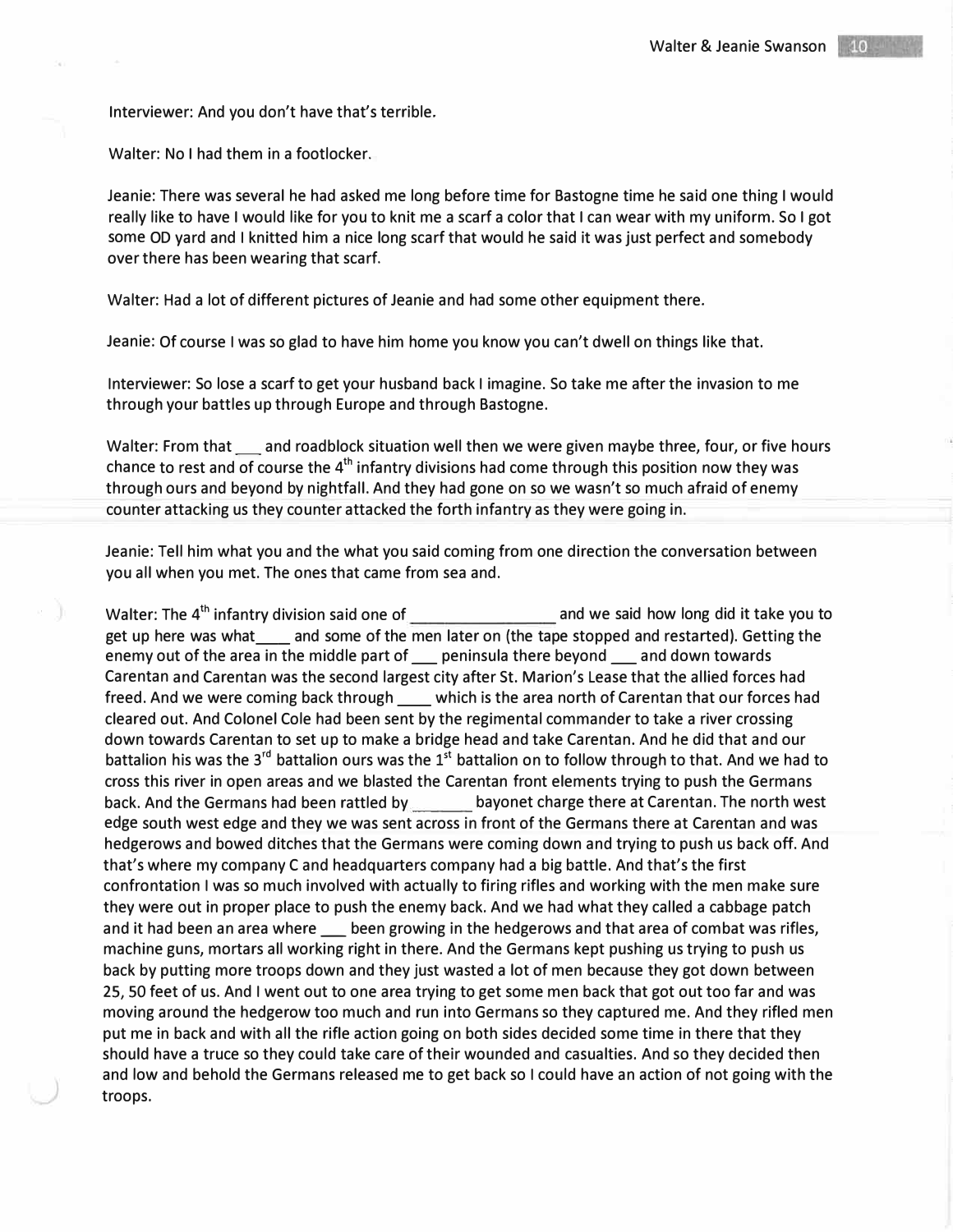Interviewer: Now did the allies release any of their POWs or any German POWS?

Walter: There wasn't as much POWs as it was casualties.

## Interviewer: Oh ok

Walter: Casualties out there some was wounded some had been killed tried to get the dead out of there. And then the wounded back to where they could be taken care of so that was the action that I was involved on and they got our all the men that got out too far we got them back. And during that action I received a Silver Star for the action of our company and one thing or another and some of the other men got I'm sure a Silver Star Bronze Star something for the action we had there at Carentan was the big battle that we had. Once we had that done that was on a Sunday the  $11<sup>th</sup>$  of June and we pushed the Germans back and the same time we were fighting there the other troops that happened to be the story that made the Band of Brothers E Company was coming in from the other side. We didn't know that was where they were at and the other thing was our troops that come in up on Omaha Beach finally got tanks up on that battlefield and come down into Carentan from the east. And they were putting action on the Germans the Germans finally gave way because of the sum ovement we call it. So the Germans pulled back out of there at that time.

Interviewer: When did you find out that he had briefly been taken captive or did you find out about that anytime?

Jeanie: Well something's Jake told me but I guess anything he thought was going to worry me a whole lot he was going to wait and tell me when he got home because I feel like I really do feel like he has been very frank with me about all of that. And I'm thankful.

Walter: I wasn't captured for too long.

Interviewer: Right I don't' blame you for not telling her I wouldn't have done it either.

Walter: It was

Jeanie: Well now you've got to remember I was pregnant.

Interviewer: Right

Jeanie: Half was not I wasn't even half way there.

Interviewer: No I just didn't know if you had found out and get your reaction to it.

Walter: In fact I have a feeling that you have enough Germans as well as allied people that try to go along with the Geneva Convention. And I've seen enough of that action the only time you got away from that was when you were dealing with Nazi's and the extreme belligerent individuals.

Interviewer: Right the factious aspect of it.

Walter: Just like Romald I think he was very Geneva Convention.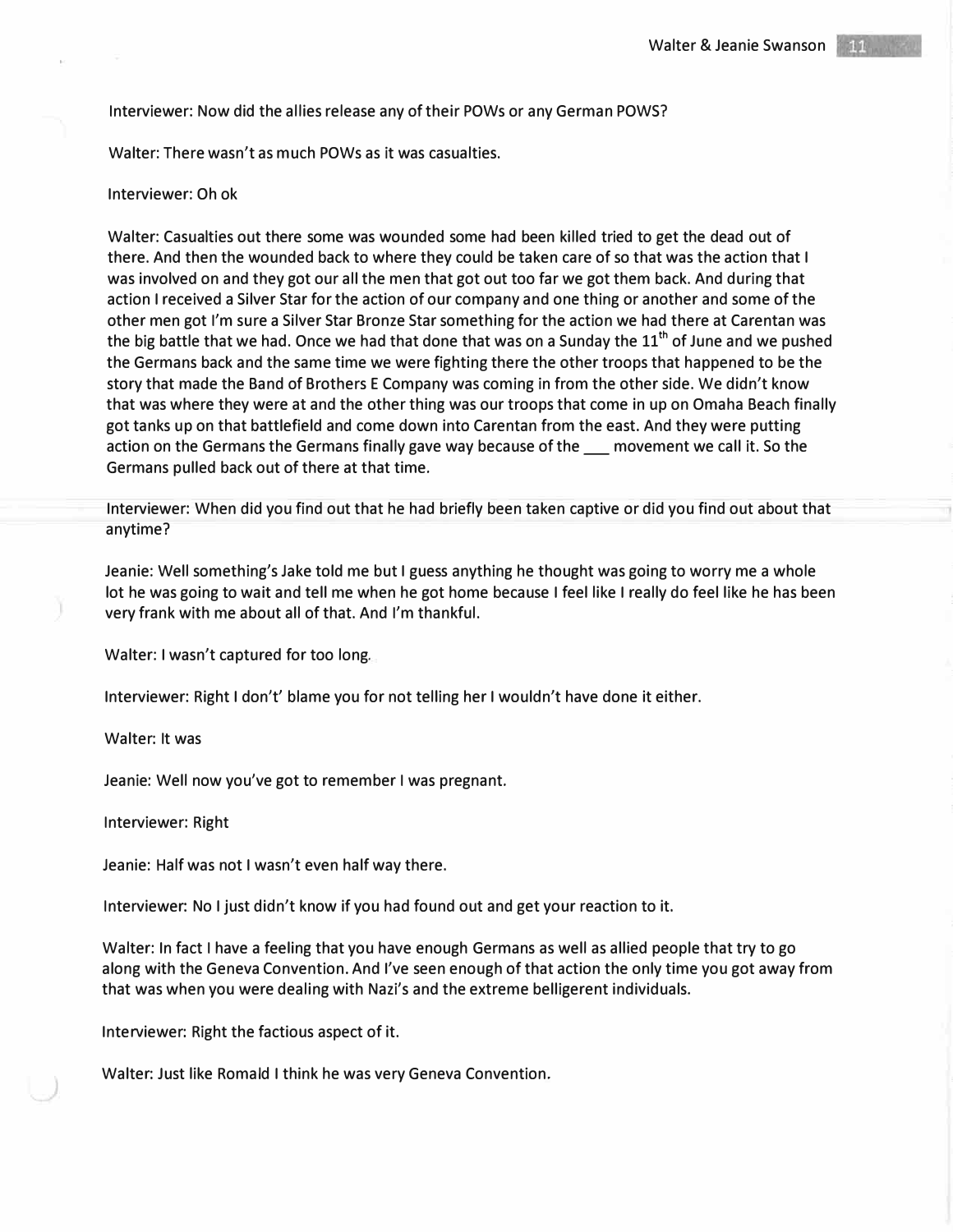Jeanie: Well you saw what happened to him.

Interviewer: Uh huh

Jeanie: Sad but true.

Interviewer: So after Carentan where did you progress from there?

Walter: We finished out that day the  $11^{\text{th}}$  which was that day and the  $12^{\text{th}}$  we were still pushing out from Carentan. And after that on the  $13<sup>th</sup>$  we were pulled back out from offensive combat action to put in reserve.

#### Interviewer: Okay

Walter: With the 7<sup>th</sup> core so we were in reserve all the rest of the time nor really having any big offensive action. And finally that was about the  $13^{\text{th}}$ ,  $15^{\text{th}}$  of June why we were pulled back the last part of June to go back to England and be prepared for other jumps that we needed to be.

Interviewer: What was your next jump? What was your next mission after that?

Walter: Well we had possible jumps in when they made the breakout of St. Lowe and we jumped there between that area and Paris. But Patton with his aggressive action overran our probable jump sites thank goodness. So we didn't have any so after that the Market Garden Holland jump that we went back to England we prepared and got ready for that. Montgomery Corridor and then so that's where we jumped in a big open area south of  $\_\_\_$  my battalion did 1<sup>st</sup> battalion did and Company a was there. At we our objective was to protect and secure the south end of \_\_\_ corridor which is several hundred yard long and a hundred or two hundred yards wide. Keep the Germans from keeping that our regiment was right inside of \_\_\_ Road and further up and our headquarters was in \_\_\_\_.

# Interviewer: Okay

Walter: And Company A had the south end and south of that was \_\_\_\_ the 101<sup>st</sup> airborne division had and some of the other troops the 3<sup>rd</sup> battalion \_\_\_\_\_ and \_\_\_ and they took care of \_\_\_\_\_. And then our outfit was on up toward Veckle and up towards corridor on up into Neimagan and that's where the 82<sup>nd</sup> was. And so we didn't have

Jeanie: Forgive me I hate to bring this up but if we're going to get dressed. Are you going to be here tomorrow?

Interviewer: No I won't.

Walter: But that's actually we didn't have a whole lot of action there at St. \_\_\_\_ the island between the land area between Neimagan and \_\_\_\_.

Interviewer: Okay

Walter: To the left.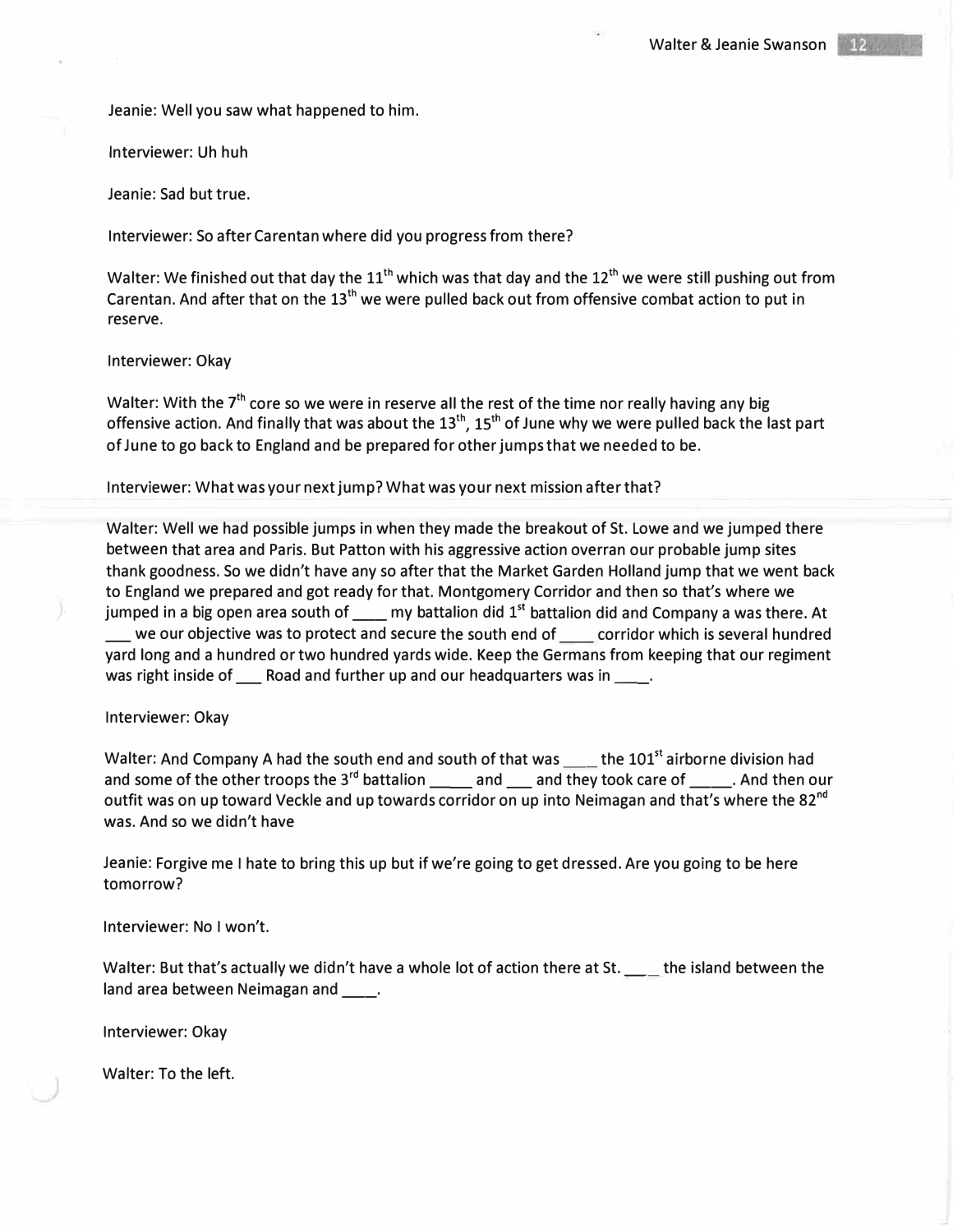Interviewer: We'll skip ahead a little bit I didn't realize we were short on time I'm sorry. Tell me about the end of the war go ahead and try to summarize

Walter: Bastogne was the area that we pulled out of Holland and put down into France to be reoutfitted and to get more troops and more ammunition clothes we needed that we had lost up there. And because we were now down to about half the size of a regular company.

#### Interviewer: Right

Walter: And so we were sent down there and we had action in Camp \_\_\_\_ France which was about 30 or 40 miles to the south each east of Reims and that's when we got the word. I was coaching a regimental football team we were going to play the 506<sup>th</sup> Christmas Day and that's when we were playing a game in Nancy France against the airborne team and the colonel got word that we had to ride back with them because we were going to have to be pulled out into the Battle of the Bulge area.

#### Interviewer: Right

Walter: Part of that happened to be Bastogne the  $502<sup>nd</sup>$  and the  $101<sup>st</sup>$  was there. And so I was with Company A and that's where I got the word that my son had been born as we were pulling out of Camp Mourmelon on the evening of the  $18^{\text{th}}$  and Jeanie sent me a telegram that our son junior had been born. And so that's the first word I had of them and he's the one that went back with us to see the sight. And he and his family and so we were sent up to Bastogne that area and we were actually ended up near Chemps and we were in other defensive positions around Bastogne in north \_\_ and \_\_\_ on a ridge we had taken. I got a little shrapmetal from a blast there and then finally the colonel come ahead of me as Chemps and that's where we had a big battle on Christmas Day. The Germans tried to push through Christmas Day to get to Bastogne and on our left was the 327<sup>th</sup> glider outfit held a big area and we come in at Chemps and they started blasting us on Christmas morning about three thirty or four o'clock in the morning. There was artillery and mortar and everything else for about 30 minutes then tried they cut off our communications with our regiment and battalion but that's where we had our big battle Company A did on Christmas Day.

#### Interviewer: Okay

Walter: And we handled that pretty well. Olden town even though the Germans had over ran our main line of resistance and they had cut into our houses and past some of our foxholes and things. And our men battled hand to hand and bayonets house to house fighting. And they held the area and we headed up toward beside the men during such a wonderful job on the machine gun who just really kept his gun going. And mowed down a lot of the Germans had come down from a higher point and they crossed down on Christmas Day and we ended up with not losing Chemps but we took 89 prisoners of Germans. And got them but we had held Chemps.

Interviewer: You done your job.

Walter: Yeah and we were backed up by B Company which was in back. They wanted to send us all up I said don't' send any of your men up it was at nighttime I said you can't tell whether it's their men or German men.

Interviewer: Right